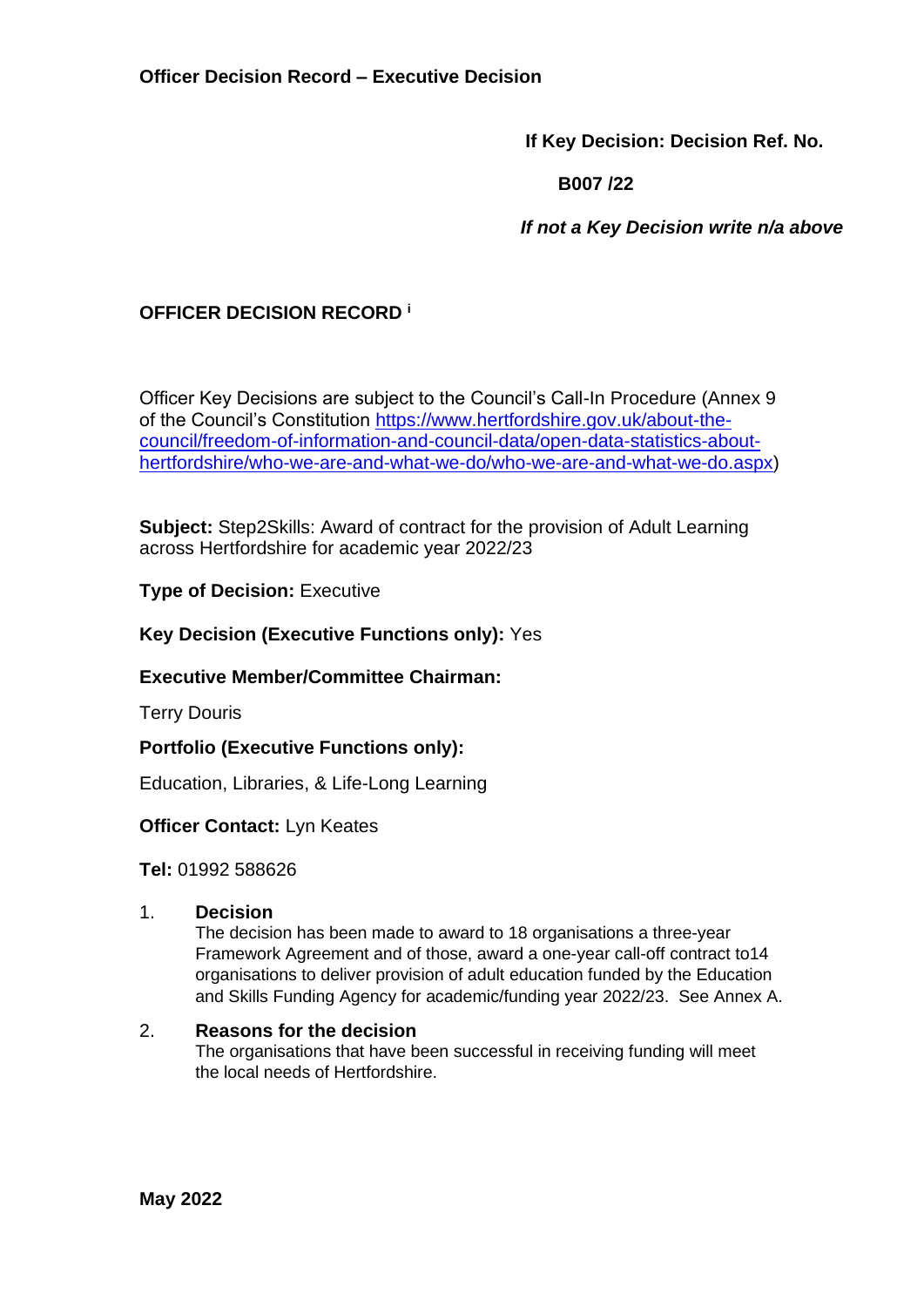## 3. **Alternative options considered and rejected**

The alternative to use the funding to deliver all provision in-house is not viable, predominantly because it wouldn't be cost effective, therefore rejected.

## 4. **Consultation** *(see Summary of Requirements below)*

## **Was any Councillor consulted? Yes**

Recommendations were made to ACSMB first, on 9 May 2022. These recommendations were approved at ACSMB and then recommendations were made to EMB with Terry Douris and Fiona Hill. The recommendations were approved following discussion.

## 5. **Any conflict of interest declared by a councillor who has been consulted in relation to the decision**

Terry Douris is a Trustee of one of the awarded organisations. Decisions made to award funding were not made with Terry Douris involved. The decisions were made using methods approved by Strategic Procurement, prior to the approval process which is when Terry Douris was involved.

 *(If a Councillor declares a conflict of interest DO NOT PROCEED without seeking advice from Democratic Services or Legal Services).*

#### 6. **Following consultation with the Executive Member, I am proceeding with the proposed decision.**

Signed: Steven Lee- Foster

Title: Operations Director, Community & Specialist Services, Adult Care **Services** 

Date: 09 May 2022

Copies of record to:

- All consultees
- hard & electronic copy (if required to be made available for public inspection) to Democratic Services Manager - Room 213 County Hall.<sup>ii</sup>